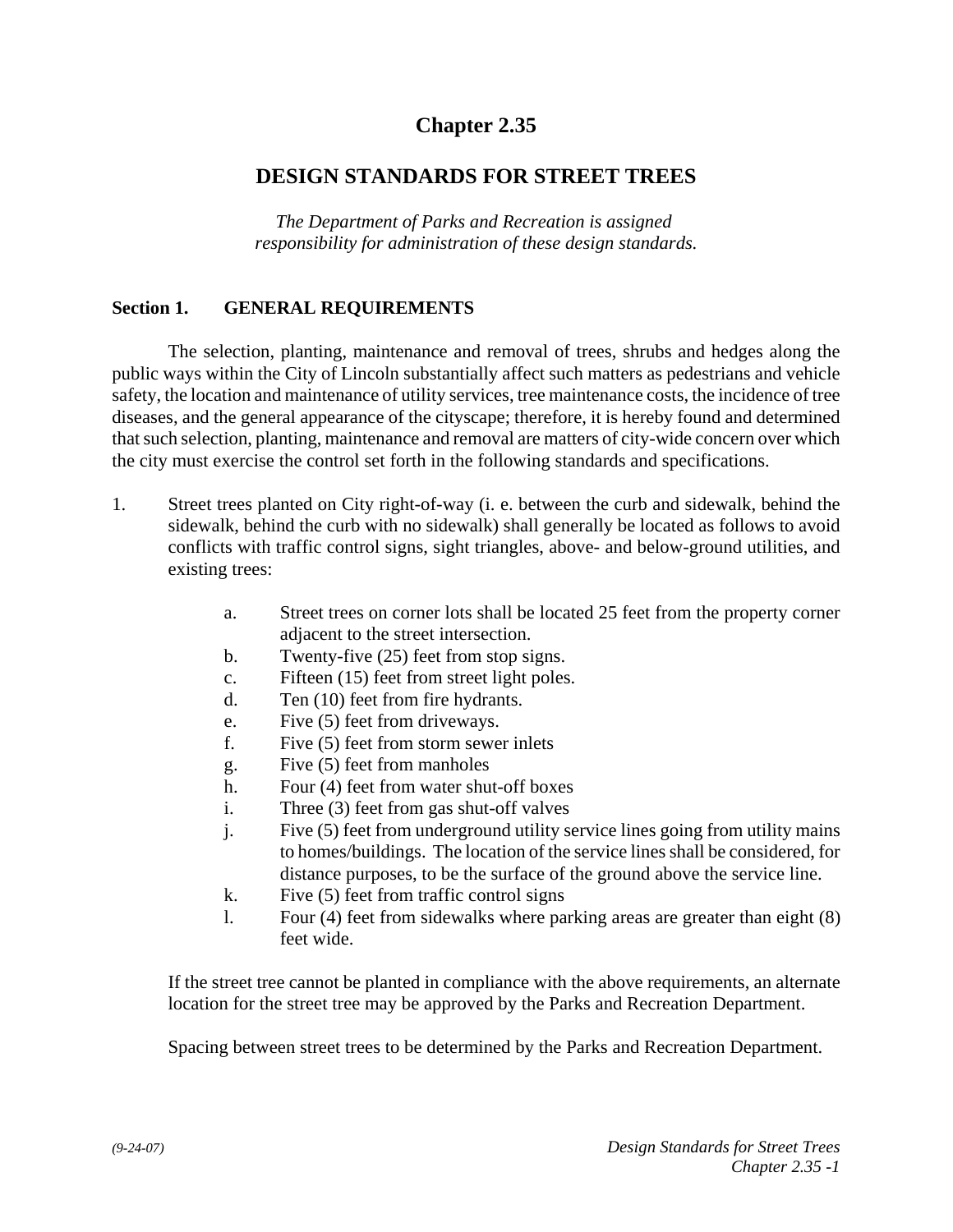- 2. Planting locations will be marked by the City. Installation of street trees shall be coordinated with the City Arborist prior to any street tree being planted.
- 3. The subdivider shall contact the Parks and Recreation Department Forestry Division for the species of street trees for each street.
- 4. All street trees, when planted, shall not be less than one inch in caliper.
- 5. There shall be at least one (1) street tree per lot unless the lot is less than 50 feet in width in which case the trees would be spaced for major streets according to Traffic Sight Distance Standards and Street Design Speed as follows:

| <b>Major Street</b><br>Design Speed | <b>Tree Spacing</b><br>Feet |
|-------------------------------------|-----------------------------|
|                                     |                             |
| 30 mph                              | $40 - 45$                   |
| $35$ mph                            | $45 - 50$                   |
| 40 mph                              | 55-60                       |
| $45$ mph                            | 60-70                       |
| $50$ mph                            | 70-75                       |
| $55$ mph                            | $80+$                       |

For non-major streets, the trees would be spaced as follows:

- a. Small Trees: Thirty (30) to thirty-five (35) feet from the nearest existing trees, public or private and spaced forty (40) feet from each other, unless otherwise approved by the City Arborist.
- b. Medium Trees: Forty (40) to forty-five (45) feet from the nearest existing trees, public or private, and spaced forty (40) to forty-five (45) feet from each other, unless otherwise approved by the City Arborist.
- c. Large Trees: Forty-Five (45) to fifty-five (55) feet from nearest existing trees, public or private, and spaced fifty (50) to fifty-five (55) feet from each other, unless otherwise approved by the City Arborist.

Corner lots shall require two or more street trees depending on the length of frontage on each street for such lots.

Lots with 100 to 150 feet of frontage shall require two (2) street trees and for each additional 50 feet of frontage one (1) additional street tree.

6. The same species of tree should not be used on streets which are generally parallel and within five (5) blocks apart, unless otherwise approved by the City Arborist.